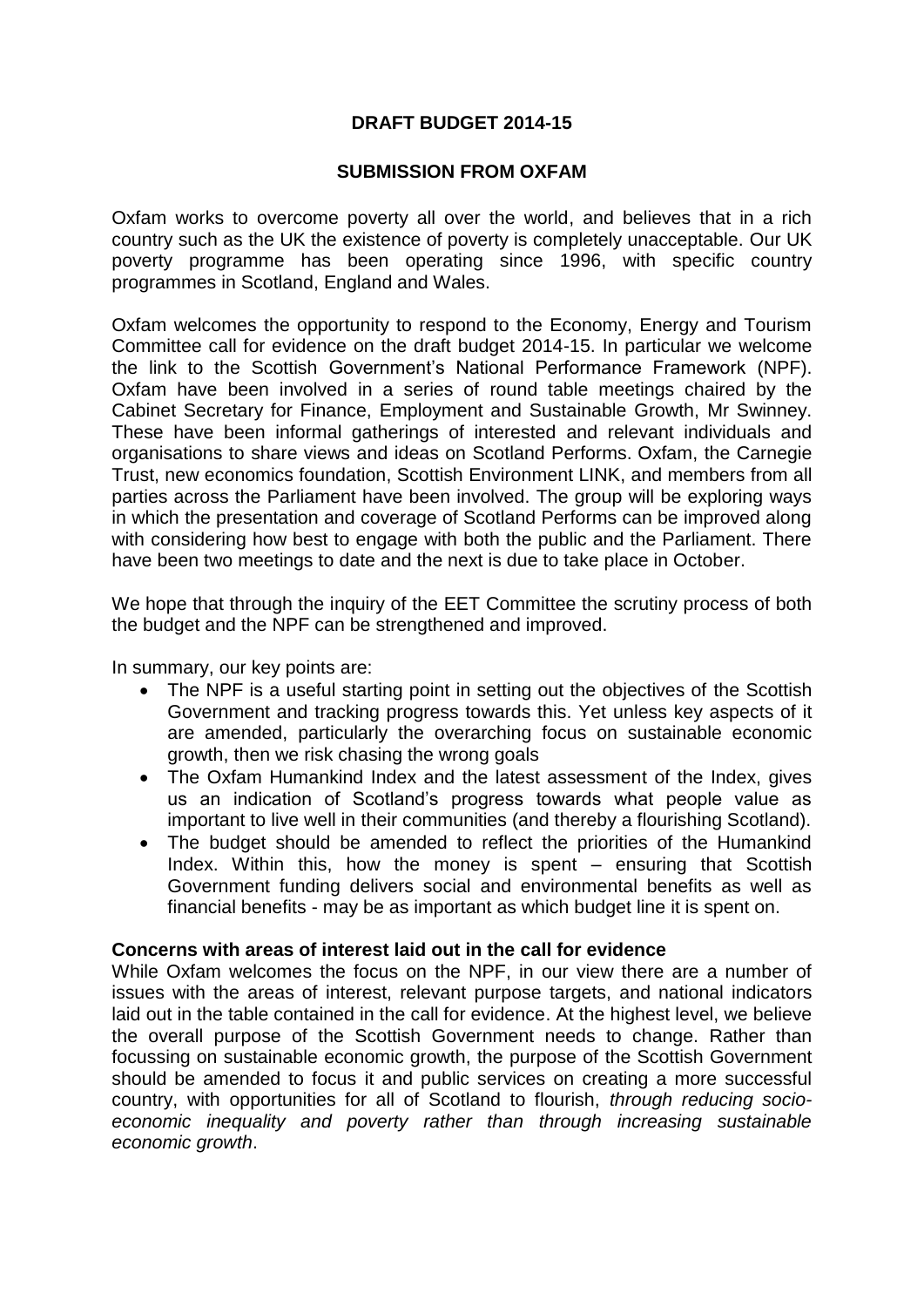Alongside this, there are a range of issues with the areas laid out in the Committee's call for evidence. Specifically, *with regards to the NPF:*

- The participation purpose targets, while of course important, do not deal with the *quality of work* in the labour market. As Oxfam knows from our work on the Humankind Index, people value satisfying work (whether paid or unpaid) as well as secure and suitable work.<sup>i</sup> As we have seen with the increased number of zero-hour, low paid, part-time and temporary contracts in recent months, this is an increasingly important area. While recent Scottish Government announcements around zero-hour contracts are encouraging, if the participation targets do not deal with the quality of labour market participation.
- The economic growth targets are given too much prominence. In Oxfam's view, decades of economic growth have failed to change the lives of too many Scots who still face premature mortality, economic inactivity, mental and physical ill-health, and poor educational attainment. In the communities where Oxfam works the economic and social policies pursued in recent years have largely been ineffective in reducing deprivation, while unquestioningly prioritising economic growth has produced social and environmental damage perhaps most evident in our large and growing health inequalities.<sup>iii</sup> We need a much more nuanced debate about the type of economic growth and the type of business that will assist people to live better lives. The growth of a business in Scotland that pays poverty wages, on zero-hour contracts, while polluting the local environment is not equal to the growth of a business that builds high-skilled, well-paid employees undertaking meaningful work.
- In a similar fashion the national indicators to 'increase the number of businesses' does not take into account the type and quality of those businesses.
- The cohesion purpose target, to narrow the gap in participation between Scotland's best and worst performing regions by 2017, is welcome. However we would like to see it given more prominence in Scottish Government policy.iv Crucially too, the work created must be *good quality*.

Specifically, *with regards to EET's areas of interest*:

- "Maximising the public sector's direct contribution to the economy through smart use of public procurement and to help SMEs compete effectively for contracts". While the focus on SMEs is welcome, in general this statement neglects the question of what type of business/employer we are supporting. In Oxfam's view, we should not be using the public sector's direct contribution to the economy – whether that be through procurement or other forms of business support – to support businesses which do not pay their taxes or meet other important social and environmental considerations.
- "Maintaining and further developing a supportive business environment". Rather than blanket support for all businesses – including those who do not pay tax, those who do not provide decent, secure working conditions for their staff, and those who engage in ethically questionable activities such as pay day lending or arms manufacturing - the Scottish Government should develop a much more nuanced, quid quo pro relationship, supporting businesses which deliver genuine social and environmental returns and not those that benefit at others expense.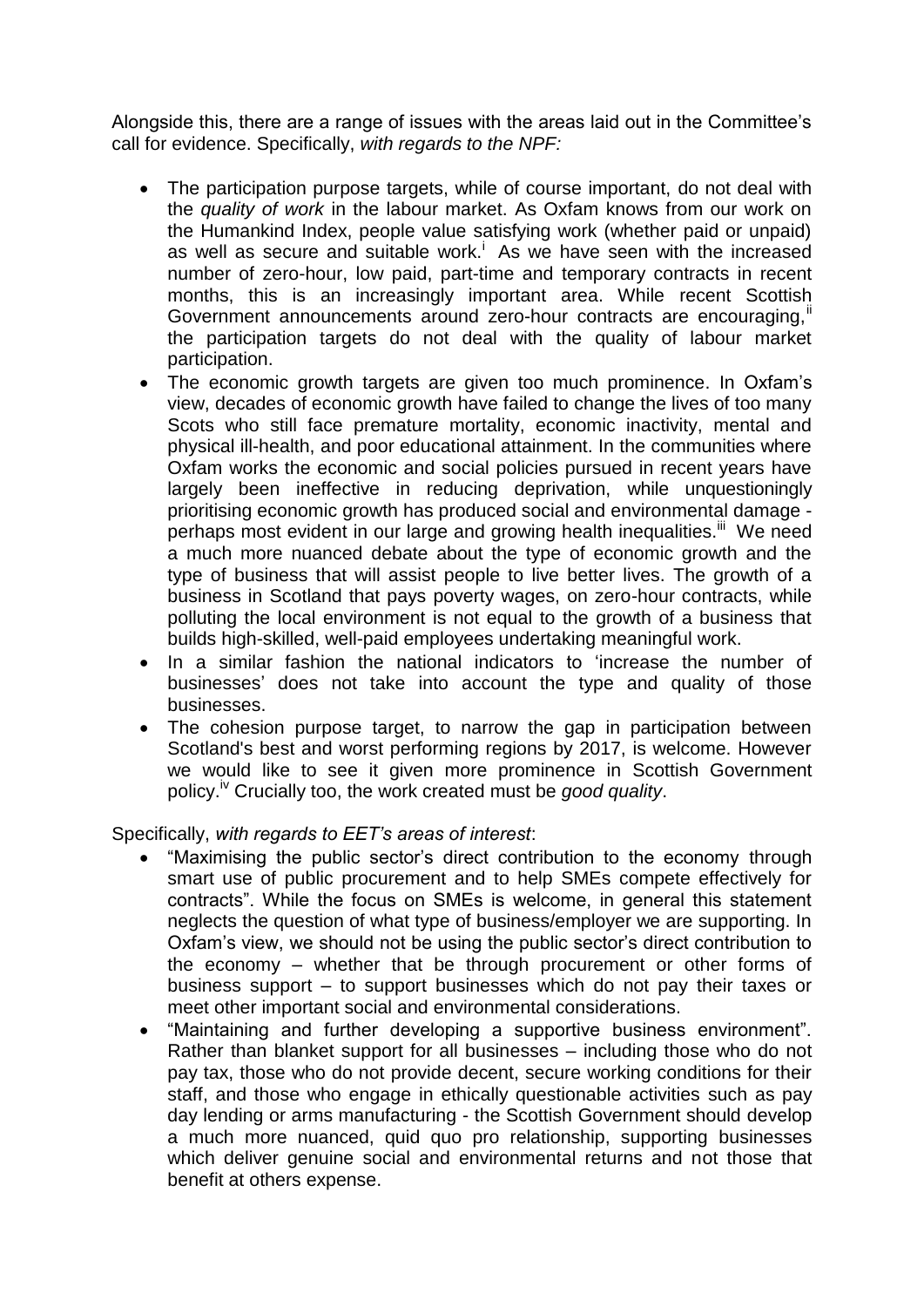Unless these issues are addressed, the budget and scrutiny of it, risks chasing the wrong goals.

### **Progress towards a flourishing Scotland**

The Oxfam Humankind Index, created through a participatory consultation involving 3000 people, sets out 18 factors of prosperity which the people of Scotland deem important to live well in their communities. The latest assessment of the Oxfam Humankind Index was published in June 2012. The assessment sets out progress between 2009/10 and 2010/11 (the last year for which data is available) across each of the 18 factors. Overall, while the Index is estimated to have increased by 1.2% because this is within the margin of statistical error, and because of varying progress across different factors (self-reported health satisfaction is responsible for a large part of the increase, while satisfaction with housing is down), our analysis suggests a society where progress is largely flatlining. Importantly the poorest communities continue to lag behind the rest of Scotland, although the gap has narrowed slightly from 11-  $10\%$ .

While we acknowledge the Index is not perfect, we do believe it reflects what people value. We therefore hope the NPF is amended to better reflect this. In particular we need better objectives and indicators for good quality work and account needs to be taken to relationships between family and friends.

#### **Resource allocation in the 2014-15 budget**

In the same manner in which the Oxfam Humankind Index can help ensure the NPF reflects what really matters to people, it also offers a tool to the Scottish Government and the Scottish Parliament to ensure the Scottish Government's budget allocates resources to those areas that really matter to people.

Given decent, safe, secure and affordable housing tops the list of priorities, investment in affordable housing is crucial. While funding increased in the last budget, funding was significantly down in the years before that so we hope that investment in this area is prioritised.

Often however, the way in which money is spent is as important as the total amount in any given budget line. Because the Oxfam Humankind Index emphasises the importance of living in a clean and healthy local environment where people can enjoy going outside, we need to think about the services that go alongside new affordable housing. A recent SURF recent study shows that cuts to basic physical maintenance of streets and local areas can have a disproportionally negative impact.  $\theta$ <sup>i</sup> Similarly, because the Oxfam Humankind Index emphasises the importance of relationships and feeling part of a community we need to look at the models of housing being built and the wider regeneration that goes along with it. Consideration should be given to more communal approaches such as co-housing and the sharing of white goods, similar to that in Denmark.

With regards to the enterprise budget, priority should be given to business models such as cooperatives that deliver a wide range of social and environmental benefits beyond the bottom line. Scottish Government support should be contingent on delivering on these factors including – payment of taxes, employing staff on a living